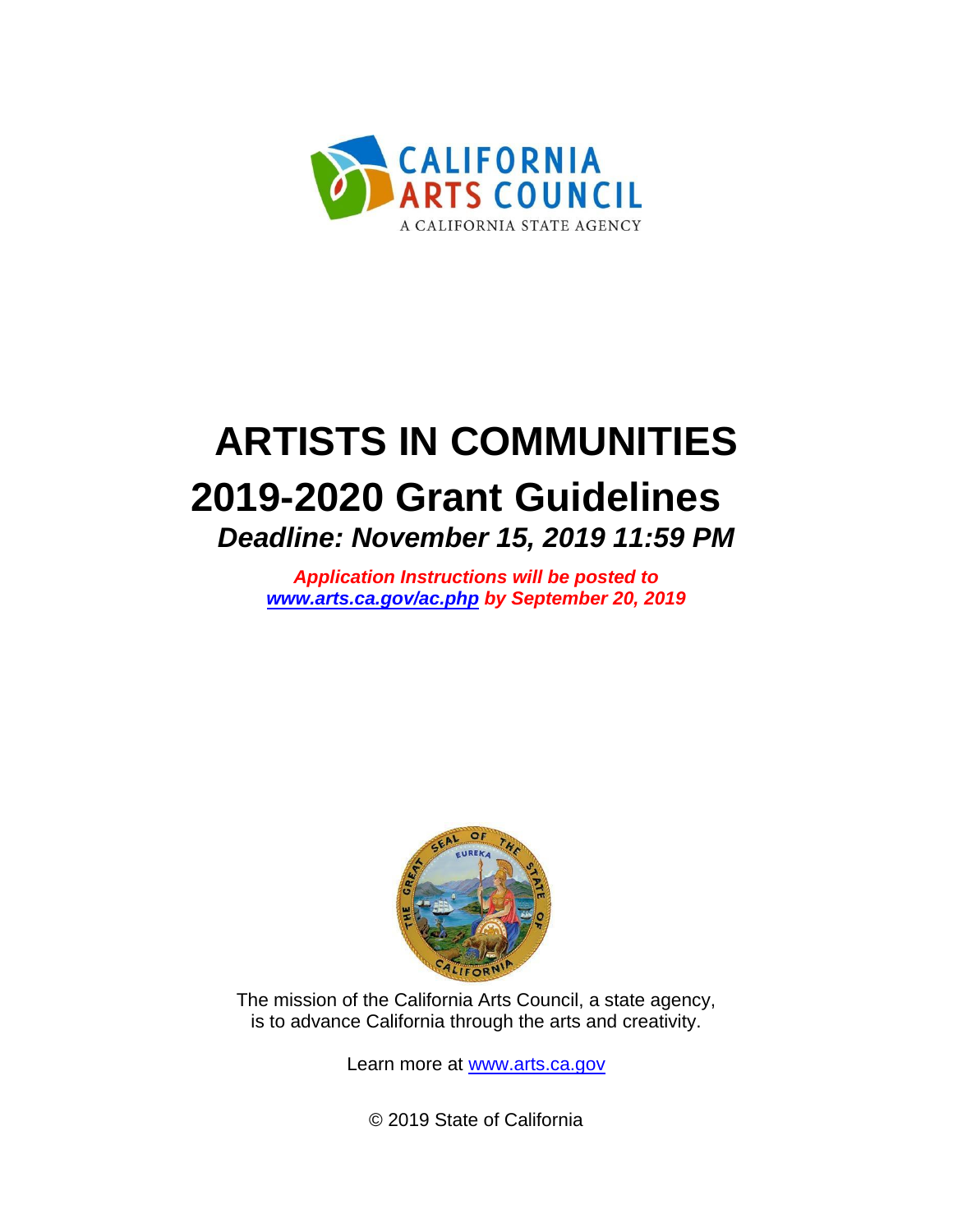#### **California Arts Council**



**Governor of California** Gavin Newsom

#### **Arts Council Members**

Nashormeh Lindo, Chair Larry Baza, Vice Chair

Juan Devis Jodie Evans Kathleen Gallegos Jaime Galli Stanlee Gatti Donn K. Harris Louise McGuinness

#### **Executive Director**

Anne Bown-Crawford

#### **Deputy Director**

Ayanna Lalia Kiburi, MPH

#### **Interim Programs Officer** Jason Jong

**Address** 1300 I Street, Suite 930 Sacramento, CA 95814

(916) 322-6555 Toll Free: (800) 201-6201 FAX: (916) 322-6575 CA Relay Service: 711 Large print is available upon request.

#### [www.arts.ca.gov](http://www.arts.ca.gov/)

#### **Office Hours** 8:00 AM - 5:00 PM Monday through Friday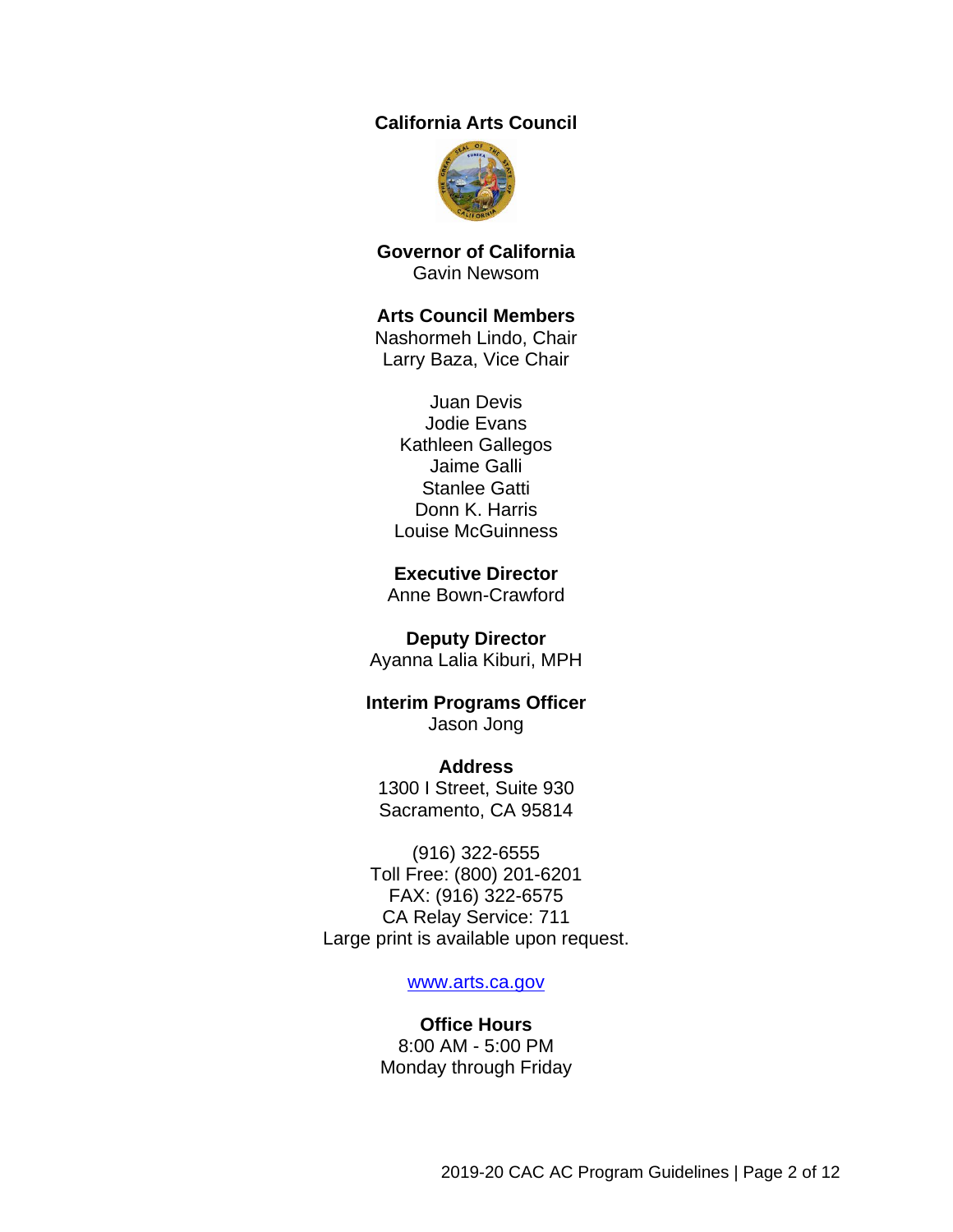**Purpose:** The California Arts Council (CAC), a state agency, was established in January 1976 to encourage artistic awareness, participation, and expression; to help independent local groups develop their own arts programs; to promote employment of artists and those skilled in crafts in the public and private sector; and to enlist the aid of all state agencies in the task of ensuring the fullest expression of our artistic potential.

**The Council:** The appointed Council of the CAC consists of 11 members who serve staggered terms. The Governor appoints nine members, the assembly Speaker appoints one member, and the Senate President pro Tempore appoints one member. Council members serve without salary, elect their own officers, and meet throughout the state to encourage public attendance. This body sets policy and has final approval of CAC grants.

**Mission:** Advancing California through the arts and creativity.

**Vision:** The CAC envisions a California where the lives of all Californians are enriched by access to and participation in a diverse spectrum of arts and cultural experiences and the arts ecosystem reflects contributions from all of California's diverse populations.

**Funding:** The CAC is a state agency, funded from the state's annual budget process and proceeds from the California Arts License Plate and the Keep Arts in Schools tax return voluntary contribution fund, supplemented by funds from the National Endowment for the Arts. Its grants are usually matched by foundations, individuals, earned income, government agencies, or other organizations.

**Information Access:** Due to the Public Records and Open Meeting Acts, applications and their attachments are not confidential and may be requested by the media and/or public. Meeting dates and locations are posted at [www.arts.ca.gov.](http://www.arts.ca.gov/) Observers may attend but may not participate in, or in any way interfere with, Council meetings. Each meeting provides a designated time for public comment, although comments may be time-limited.

**Grant Process:** Applications are evaluated by panels of experts, recognized in their respective fields, who rank applications according to program criteria. The CAC staff provides information but not recommendations to the panel. The Council reviews panel recommendations before making final funding decisions. CAC staff is responsible for grant contract administration after Council approval. In dire or unexpected circumstances, CAC reserves the right to make exceptions to any policy or procedure on a case-by-case basis.

<span id="page-2-0"></span>**Requirements:** The CAC is mandated both by federal and state regulations to fund only organizations that have proof of nonprofit status under sec. 501(c)(3) of the Internal Revenue Code (Fiscal Receivers are eligible in some programs), or under sec. 23701d of the California Revenue and Taxations Code, or entities that are a unit of government; and that comply with the Civil Rights Acts of 1964, as amended; sec. 504 of the Rehabilitation Act of 1973, as amended; the Age Discrimination Act of 1975; the Drug-Free Workplace Act of 1988; California Government Code secs. 11135-11139.5 (barring discrimination); the Fair Labor Standards Act, as defined by the Secretary of Labor in part 505 of title 29 of the Code of Federal Regulation; the Americans With Disabilities Act of 1990 ("ADA"); the Fair Employment and Housing Act; and the Personal Responsibility and Work Opportunity Reconciliation Act of 1996.

**Ownership, Copyrights, Royalties, Credit:** The CAC does not claim ownership, copyrights, royalties, or other claim to artwork produced as a result of a CAC grant. However, the CAC reserves the right to reproduce and use such material for official, noncommercial purpose, including but not limited to use on the CAC website, social media and print materials. In addition, the CAC requires documentation of grants activity, and appropriate credit for CAC partial support.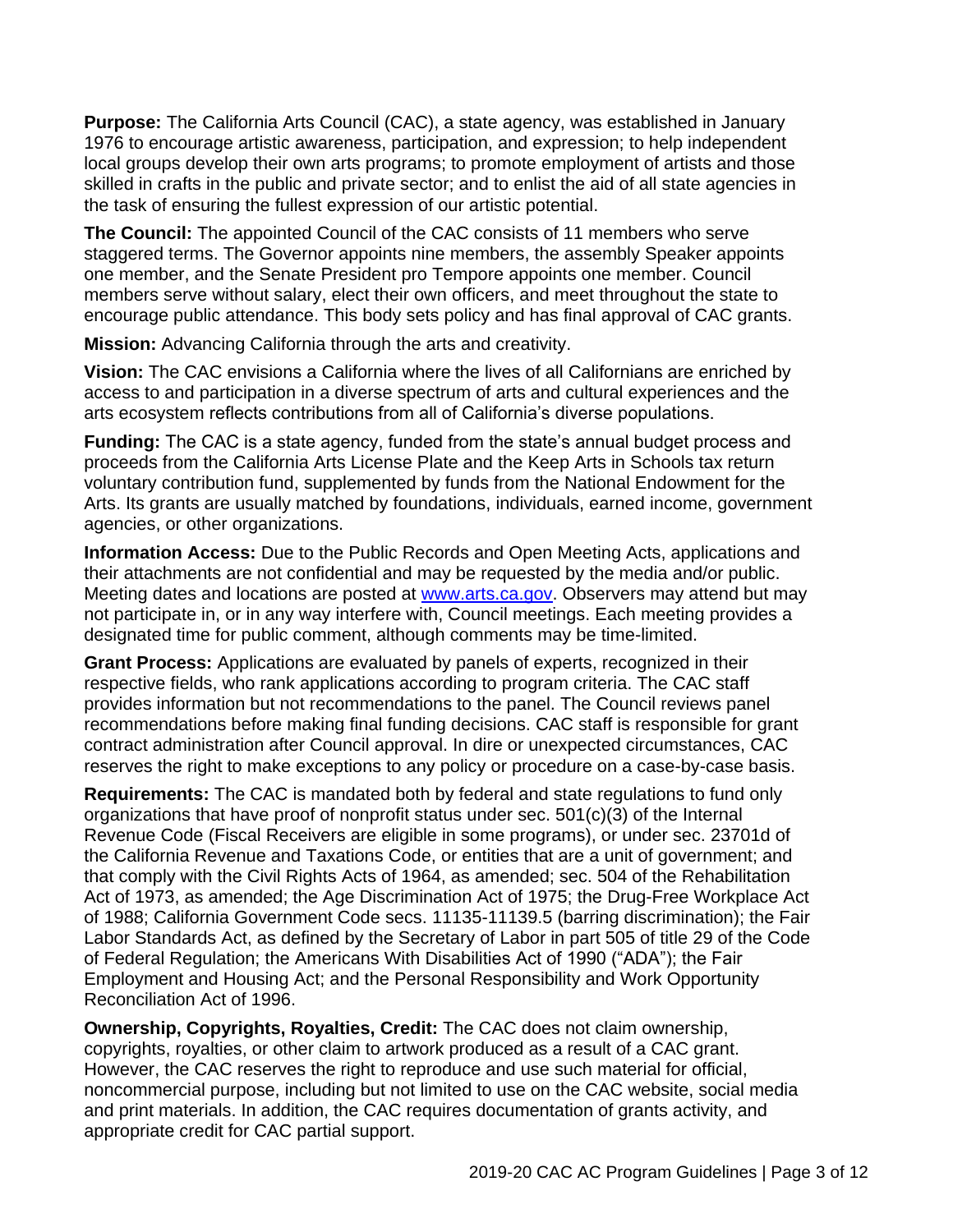

# **ARTISTS IN COMMUNITIES 2019-20 GRANT GUIDELINES DEADLINE: November 15, 2019 11:59 PM**

**Apply at** [calartscouncil.smartsimple.com](https://calartscouncil.smartsimple.com/s_Login.jsp)

# **Up to \$20,000 Grant Activity Period: July 1, 2020 – June 30, 2021**

#### **Background and Purpose**

The **Artists in Communities** program centralizes artists and their artistic processes as vehicles for community vitality. In its fifth year, this project-based funding opportunity is rooted in the CAC's recognition that artists are integral to healthy communities, and that the arts are a societal cornerstone that brings people together, builds community, and fosters social progress.

Successful proposals will sustain artistic residencies in community settings. All residencies must be developed and take place within California. Projects should include one or more artists, in partnership with an arts/community organization or social institution. Project locations may include, but are not limited to libraries, affordable housing sites, senior centers, hospitals, foster care facilities, parks, cultural centers, community halls, jails, and other public spaces.

Lead artist(s) and their artistic process must be central to project design and implementation and must be selected by the time of application submission. The applicant organization, partners, and community members must support the vision of the artist(s) to produce creative projects that are relevant and responsive to their community. It is imperative that the artist(s) vision drives the overall direction and tone of the application and project.

#### **Program Goals**

Projects should address the following Artists in Communities program goals:

- Demonstrate that the arts are a central component of civic life and that artists' visions are vital in shaping healthy communities.
- Support artist residencies that are relevant and responsive to the community where the artists are working.
- Support the creative visions, processes, and projects of artists working in community settings.
- Prospective projects should honor, recognize, uplift and be inclusive of, for and by the community that the artist(s) set out to build and create with.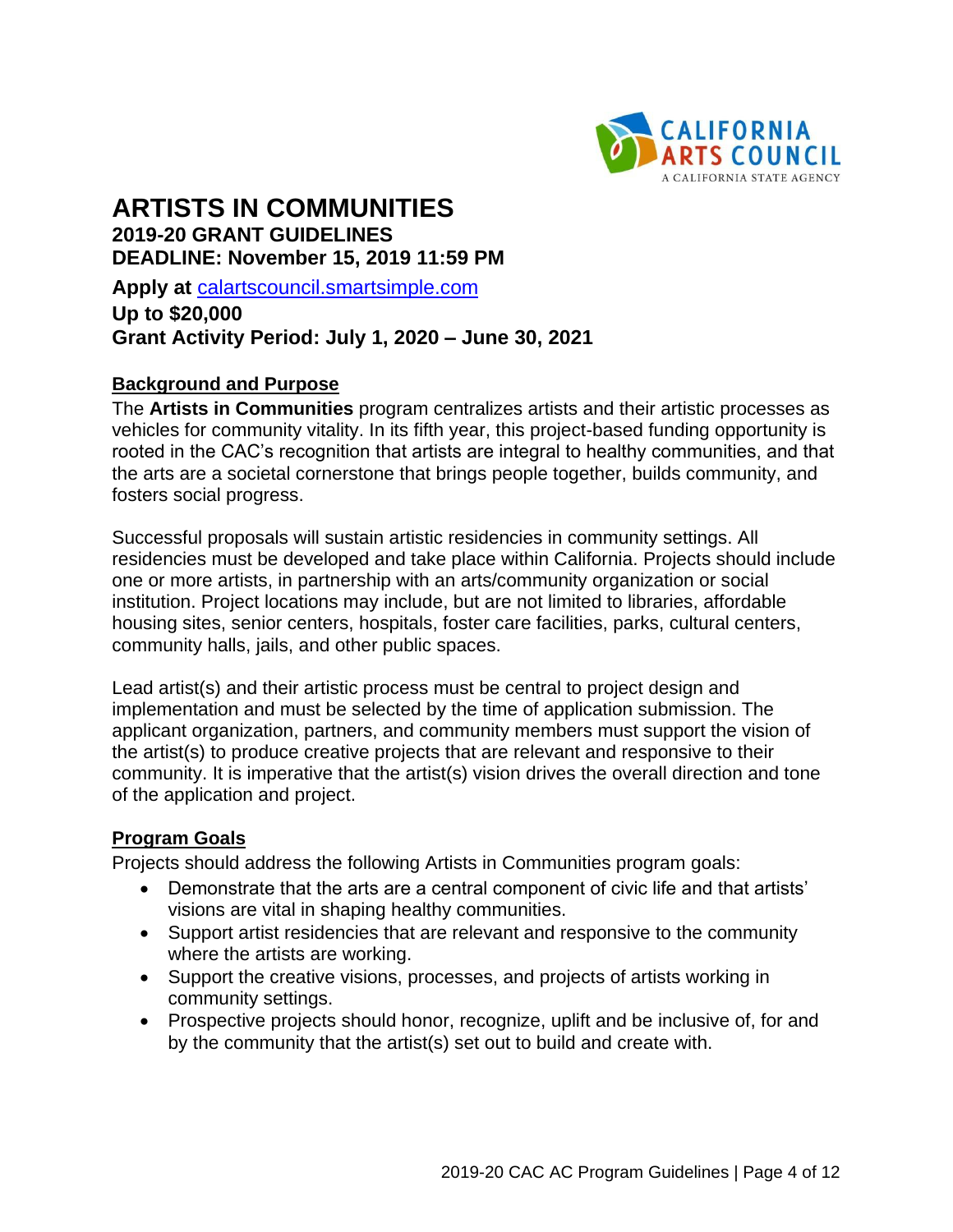## **Project Requirements**

- The applicant must develop and complete a project addressing the program's purpose by June 30, 2021.
- All activities to be funded by the CAC must occur within the Grant Activity Period (see [Timeline\)](#page-9-0).
- The artistic residency must be locally developed, with one or more artists, in partnership with an arts/community organization or social institution and the community to be served by the project.
- Project activities must be driven by the creative vision and artistic processes of the lead artist(s), as evidenced by an Artist Statement provided within the application.
- The project must include a minimum of one public component that is free of charge for community participants and/or audience. **This free event should be clearly stated with details in the application.**
- A Letter of Agreement between the applicant organization and the lead artist(s) must be submitted. This agreement should include details of support, expectations to execute the project to its highest level of success, and insight about the partnership with and unique opportunities for the specified community that will be a part of the project.
- Project must include a thoughtful approach to engaging the community through sustained contact between the lead artist(s) and the community over a period of time. This period should be determined by the needs of the community and the project.
- The application can include more than one artist if all collaborating artists meet eligibility requirements and all participating artists are compensated accordingly.
- Artists(s) to be compensated and supported by this grant must show relevant experience of at least two years, be based in California, and may not be engaged in the project as full-time students in a degree program.
- Rates of compensation for individual artists and/or arts workers to be supported by this grant must be appropriate to experience and comparable to fees for other local skilled workers.
- If proposing therapeutic outcomes, applicants must establish the qualifications of service providers, how strategies are appropriate to the clinical and/or community arts setting, and how support is culturally responsive to participants.
- Project design and implementation must reflect a commitment to include and represent the communities to be served.
- All CAC-funded programs, services, information, and facilities where funded activities take place must accessible for individuals with disabilities, including but not limited to individuals who are deaf, hard of hearing, deaf-blind, have difficulty speaking, have a physical disability, visual disability, developmental disability, learning disability, mental illness or chronic illness. Please see [Page 3: Requirements](#page-2-0) for more information.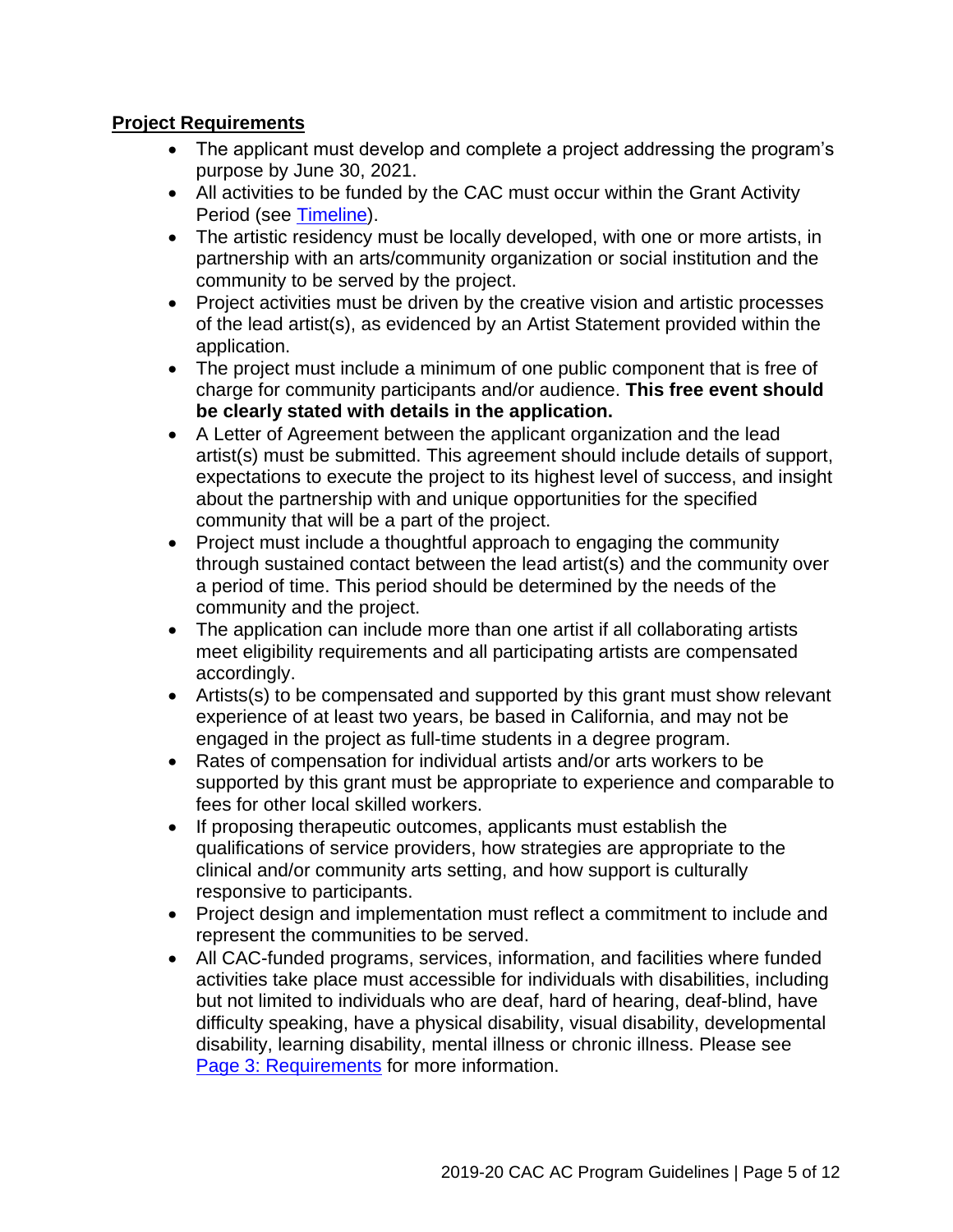## **Eligible Request Amounts**

- Applicant organizations can request up to \$20,000.
- The total request for funding in this grant program cannot exceed 50% of an organization's total operating revenue from the most recently completed fiscal year, as provided on the Budget Snapshot at the time of application.

### **Eligibility**

- *Applicant organizations must be one of the following:*
	- o California-based nonprofit arts organization, arts-based unit of municipal or county government, or tribal government.
	- o California-based nonprofit social service organizations with regular, ongoing arts programs and/or services may be eligible to apply if they meet all eligibility requirements. These may include libraries, housing agencies, senior/teen/cultural community centers, foster care facilities, or hospitals.
- If you have questions regarding the eligibility of your organization or the nature of your proposed partnerships, contact the designated staff (see [Staff Assistance\)](#page-10-0).
- All applicants must have a minimum two-year history of consistent engagement in arts programming and/or services prior to the application deadline.
- All applicant organizations must have a principal place of business in California.
- Applicant organizations must demonstrate proof of nonprofit status under section 501(c)(3) of the Internal Revenue Code, or section 23701d of the California Revenue and Taxation Code, or must be a unit of government, including California Native American or Indigenous tribal governments.
	- o **Fiscal Sponsors:** An applicant without nonprofit status may use a California-based Fiscal Sponsor with a federal 501(c)(3) designation to conduct work on a not-for-profit project. The Fiscal Sponsor will provide the fiscal and administrative services needed to complete the grant. **If a grant is awarded, the Fiscal Sponsor becomes the legal contractor.** The Fiscal Sponsor must also demonstrate consistent arts services or programming in California for a minimum of two years prior to the application deadline. See additional information on the use of [CAC Fiscal](http://arts.ca.gov/programs/program_files/shared_files/CAC%20Fiscal%20Sponsor%20Information.pdf)  [Sponsors.](http://arts.ca.gov/programs/program_files/shared_files/CAC%20Fiscal%20Sponsor%20Information.pdf)
	- o Applicants using Fiscal Sponsors must submit all required materials for the Fiscal Sponsor at the time of application.
- All applicants must submit all required application materials and information at the time of submission. Incomplete applications are ineligible and will not be reviewed by the panel. Please see Application Instructions for all required materials and information.
	- o The submission of an SMU DataArts Funder Report is not required for this program. However, applicants must provide a minimum of two and up to three years of basic financial information via the Budget Snapshot within the application.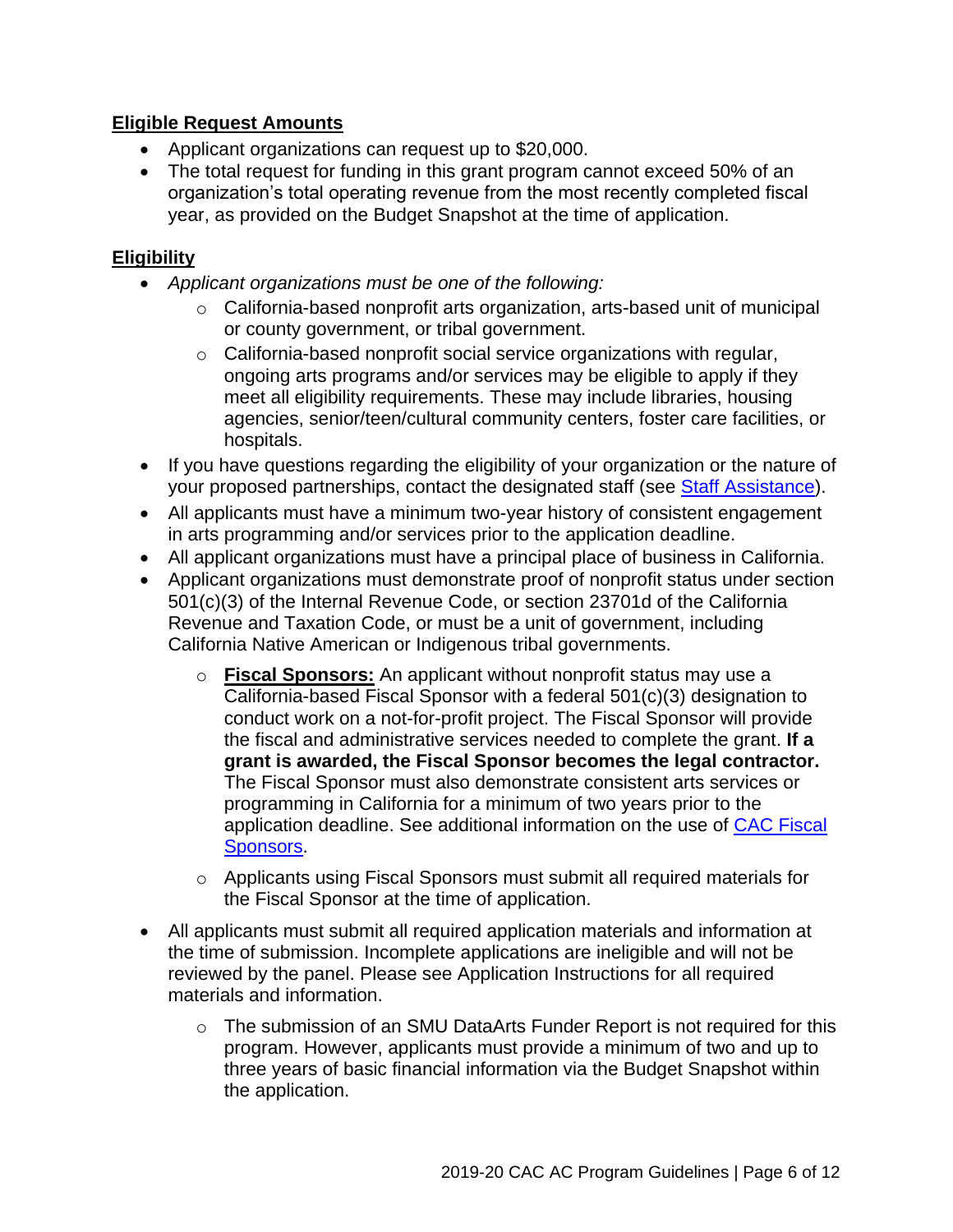#### **California Secretary of State Certificate of Status**

Nonprofit organizations must have "active status" with the California Secretary of State (SOS) showing evidence of "good standing" at the time of application.

You can verify your organization's status by conducting a search using the SOS online [Business Search](https://businesssearch.sos.ca.gov/) tool. An indication of "active" (versus "suspended," "dissolved," "cancelled," etc.) confirms that your nonprofit corporation exists, is authorized to conduct business in the State of California, has met all licensing and corporation requirements, and has not received a suspension from the Franchise Tax Board.

#### **Funding Restrictions**

- An artist can only be a lead artist in one AC project grant at a time.
- The **total of all requests for CAC support during the same year of funding** cannot exceed 50% of an organization's total operating revenue from the most recently completed fiscal year, as reported in the Budget Snapshot at the time of application.
- Applicants to this program are not restricted from applying for and receiving additional CAC program grants as long as those funds are used for different projects and purposes. To meet this criterion, applicants must demonstrate that projects:
	- o Serve primarily different groups of people
	- o Take place in different spaces, times, and/or contexts
	- o Achieve fundamentally distinct programmatic outcomes

## **Matching Funds**

All grant recipients must provide a 1:1 match for this grant. If applying for multiple CAC grants in a single fiscal year, distinct matching funds must be identified within each application. State funds cannot be used to meet the match. The status of each source must be specified as either projected, pending or committed.

#### **The matching funds requirement may be met entirely through cash match sources, or by applying the value of in-kind sources for up to 50% of the match.**

**Cash match** sources include corporate or private contributions; municipal, county, or federal government funding; or earned income, while **in-kind match** refers to goods or services rather than currency, and for which monetary value can be determined. The use of in-kind contributions to meet the CAC matching funds requirement acknowledges that some organizations may not have the financial capability to provide a 1:1 cash match but can demonstrate the capacity to carry out the activities in the grant application through other sources.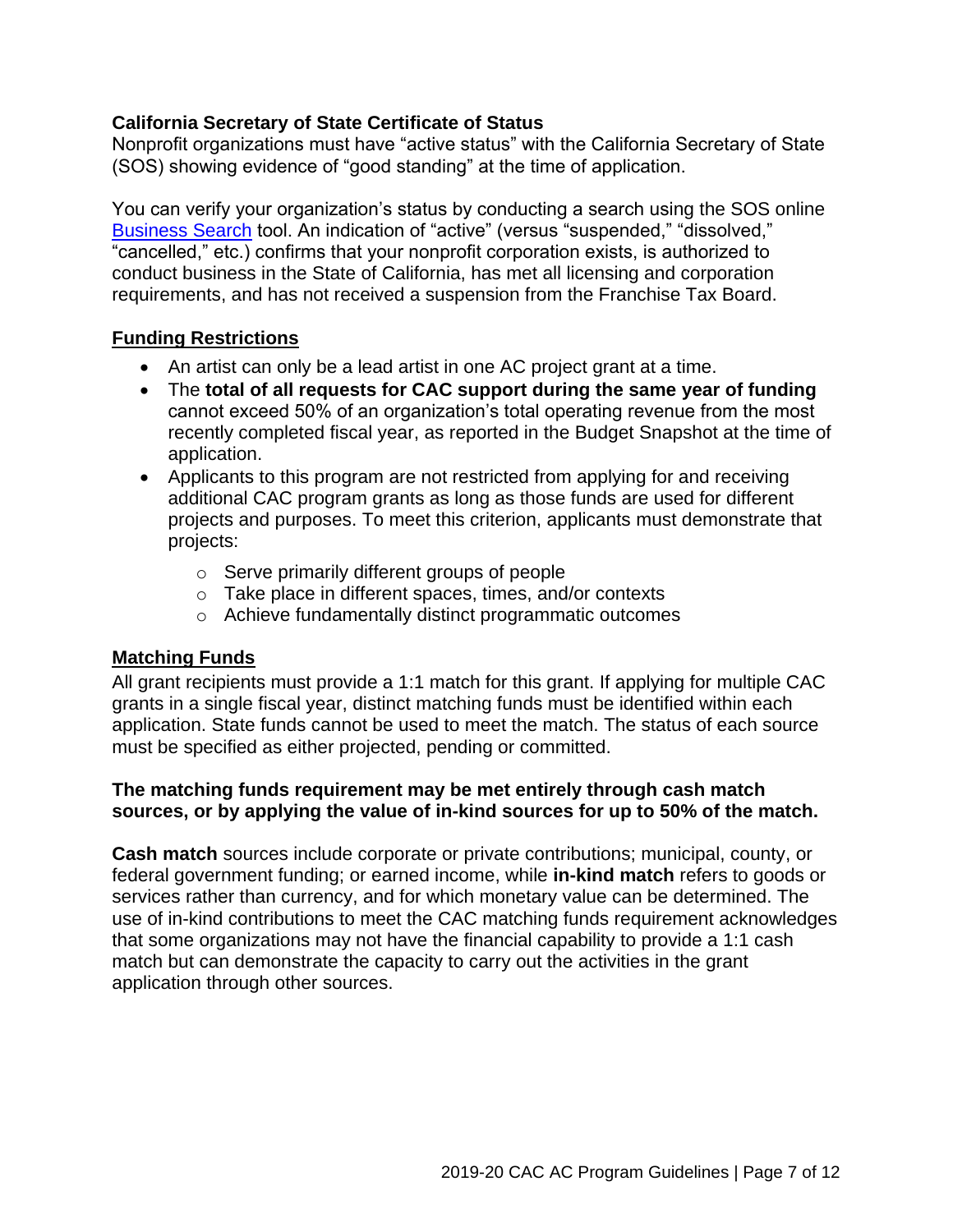If utilizing the value of in-kind support to meet the match, keep in the mind the following:

- **In-kind contributions may only be provided by third parties.**
- A third party is defined as a service provider, partner, or supplier that is independent of the applicant organization and the CAC and is not compensated through grant funds.
- In-kind contributions may be in the form of space; pro bono consultancy, training, or services; supplies; and other expendable property that are given free of charge to the organizations.
- In-kind contributions by state entities are ineligible.
- In-kind contributions must be reflected as an expense in the grant application budget.

See additional information on [CAC In-kind Contributions.](http://arts.ca.gov/programs/program_files/shared_files/CAC%20In-Kind%20Contribution%20Information.pdf) If you have questions about inkind contribution documentation or eligibility, please contact the designated staff (see [Staff Assistance\)](#page-10-0).

# **What the CAC Does Not Fund**

- As applicants:
	- o Individuals
	- o State agencies
	- o Federal agencies
	- o Non-arts organizations not involved in arts activities
	- o For-profit organizations
- Nonprofit organizations not in "good standing" with California Secretary of State
- Former grantee organizations not in compliance with CAC grant requirements (as stipulated in grant agreement)
- Expenses incurred before the start date or after the ending date of the Grant Activity Period
- Expenses that would supplant other state funding\*
- Operational, administrative, or indirect costs of schools, colleges, or universities, or any activities that are part of the curricular base of these institutions
- Fundraising activities or services such as annual campaigns, fundraising events, or grant writing
- Lobbying activities that are intended to influence the actions, policies, or decisions of government officials or specific legislation
- Programs or services intended for private use, or for use by restricted membership
- Projects with religious purposes
- Trusts, endowment funds, or investments
- Capital outlay, including construction projects or purchase of land and buildings
- Equipment
- Debt repayment
- Hospitality, meals, or food
- Out-of-state travel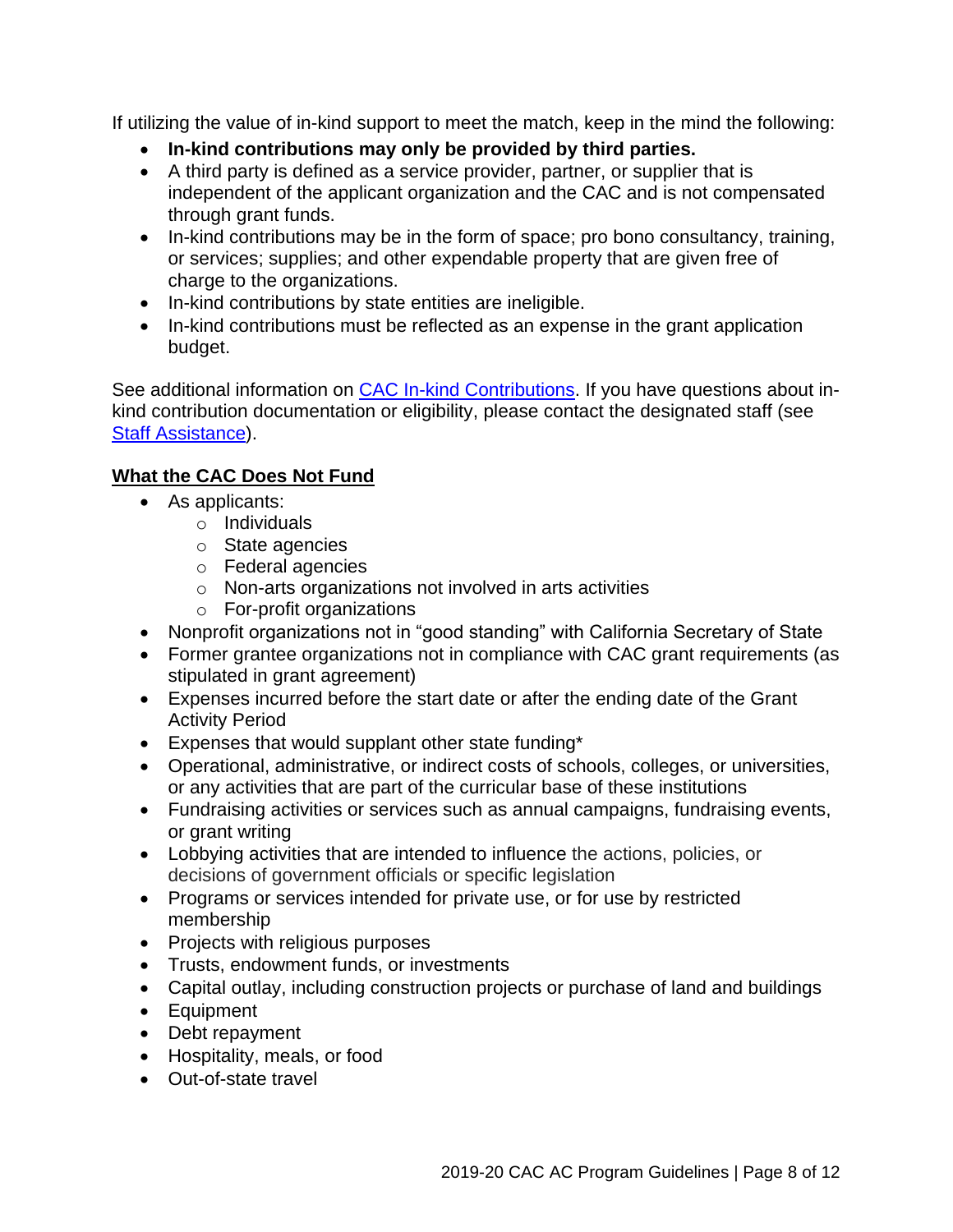\*Neither the award nor the match may be used to supplant other state funding, including salaries of state employees or general operating expenses of school districts, County Offices of Education, or publicly funded schools, colleges or universities.

#### **Application Process**

Applications will be available online through the CAC's online grants management system at [calartscouncil.smartsimple.com.](https://calartscouncil.smartsimple.com/s_Login.jsp) Only applications submitted through the system by the deadline will be accepted. More information can be found on the Grant [Programs](http://arts.ca.gov/programs/app.php) page of the CAC website.

#### **Review Criteria**

A review panel will adjudicate applications based on the following criteria:

- **Project Design and Implementation:** Project design indicates realistic timeline, appropriate budget, clear artistic and community-based objectives and achievable outcomes. Design includes a component that is free to the public. Design articulates methods to evaluate and measure success, collect and analyze data, and document activities. Design demonstrates depth of participant involvement and clear plans for community outreach and marketing.
- **Artistic Merit:** California artists are involved at every stage of the project design and execution and demonstrate skills, expertise, and experiences that are central to the goals of the project and program.
- **Community Impact:** Project demonstrates reach and/or depth of engagement in an identified community. Project is responsive to the community to be served. Project execution and evaluation involve significant community participation in accordance with the identified project outcomes.
- **Management and Leadership:** Ability of applicant organization to implement proposed project is clearly demonstrated by qualifications of project's team, viability of project budget, and overall fiscal and managerial health of applicant and partnering organizations.
- **Equity and Accessibility:** Proposal reflects fair practices to accessing resources and the inclusion of the communities to be served in the representation, participation, and creation of services and programs. Proposal reflects evidence that CAC-funded programs, services, information, and facilities where funded activities are to take place will be accessible for individuals with disabilities, including but not limited to individuals who are deaf, hard of hearing, deaf-blind, have difficulty speaking, have a physical disability, visual disability, developmental disability, learning disability, mental illness or chronic illness.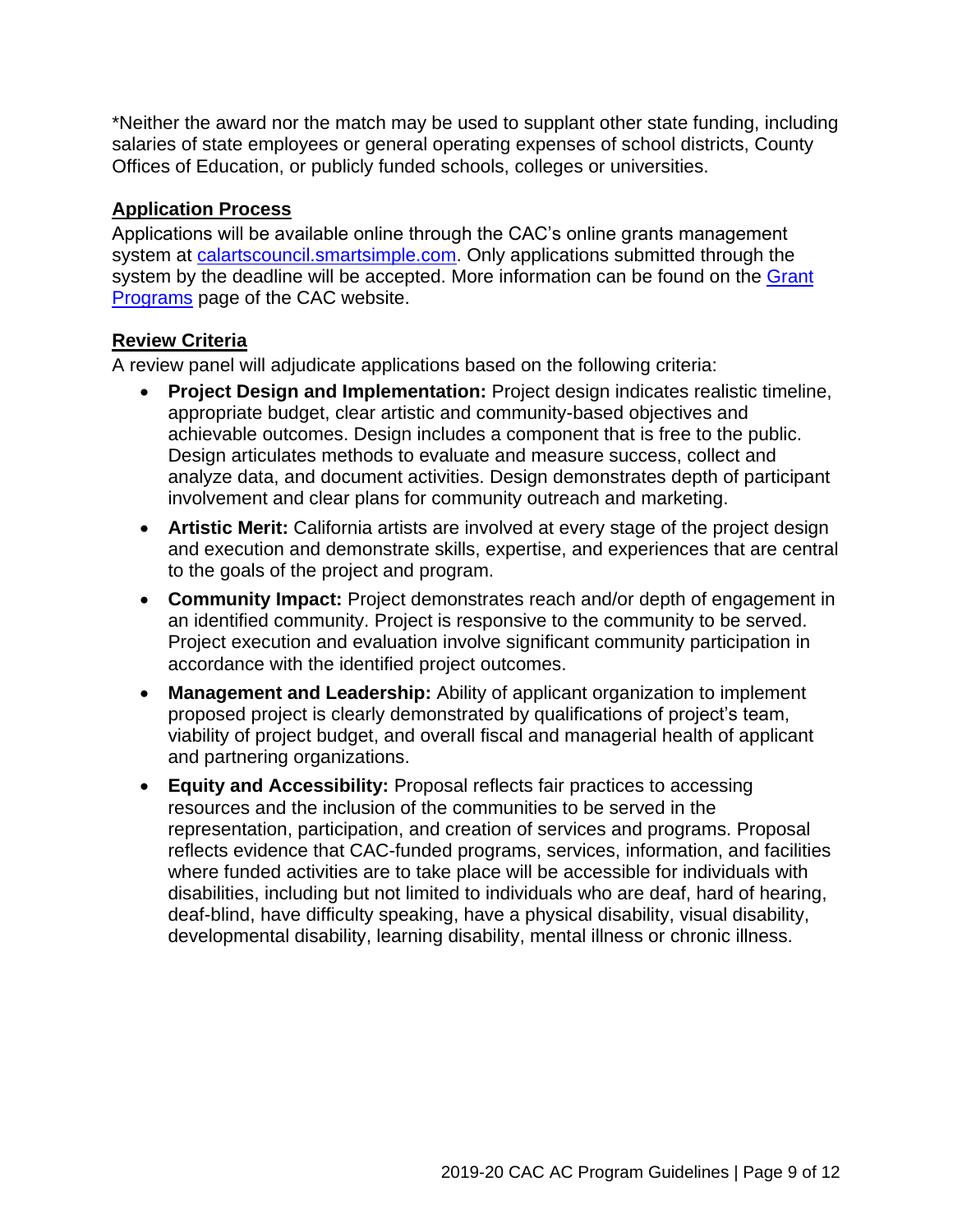# **Panel Adjudication and Ranking Scale**

An application will be deemed ineligible by CAC staff if it is incomplete at the time of submission, or does not meet eligibility criteria or project requirements.

Panelists review applications and work samples using the 6-point ranking scale below.

| 6            | <b>Exemplary</b> | Fully achieves the purpose of the program<br>Meets all of the review criteria and project requirements<br>to the highest degree                                                        |
|--------------|------------------|----------------------------------------------------------------------------------------------------------------------------------------------------------------------------------------|
| 5            | <b>Strong</b>    | Strongly achieves the purpose of the program<br>Meets all of the review criteria and project requirements<br>to a significant degree                                                   |
| 4            | Good             | Sufficiently achieves the purpose of the program<br>Meets all of the review criteria and project requirements<br>to some degree                                                        |
| 3            | Fair             | Moderately achieves the purpose of the program<br>Meets <b>most</b> of the review criteria and project<br>requirements                                                                 |
| $\mathbf{2}$ | <b>Marginal</b>  | Minimally achieves the purpose of the program<br>Meets some of the review criteria and project<br>requirements                                                                         |
|              | <b>Weak</b>      | Does not achieve the purpose of the program; proposals<br>that are not appropriate for this grant category<br><b>Inadequately</b> meets the review criteria or project<br>requirements |

**Rank Title Rank Description**

#### **California Arts Council Decision-making**

The final authority for grant awards is the appointed Council. After receiving and reviewing the panel ranks, the Council will vote on final funding awards at a public meeting. Awards may differ from requested amounts based on rank.

## <span id="page-9-0"></span>**Timeline**

| November 15, 2019 11:59 PM   | <b>Application deadline (online)</b> |
|------------------------------|--------------------------------------|
| <b>March 2020</b>            | <b>Funding decisions</b>             |
| March 2020                   | <b>Funding notifications</b>         |
| July 1, 2020 - June 30, 2021 | <b>Grant Activity Period</b>         |
| July 31, 2021                | <b>Final Report deadline</b>         |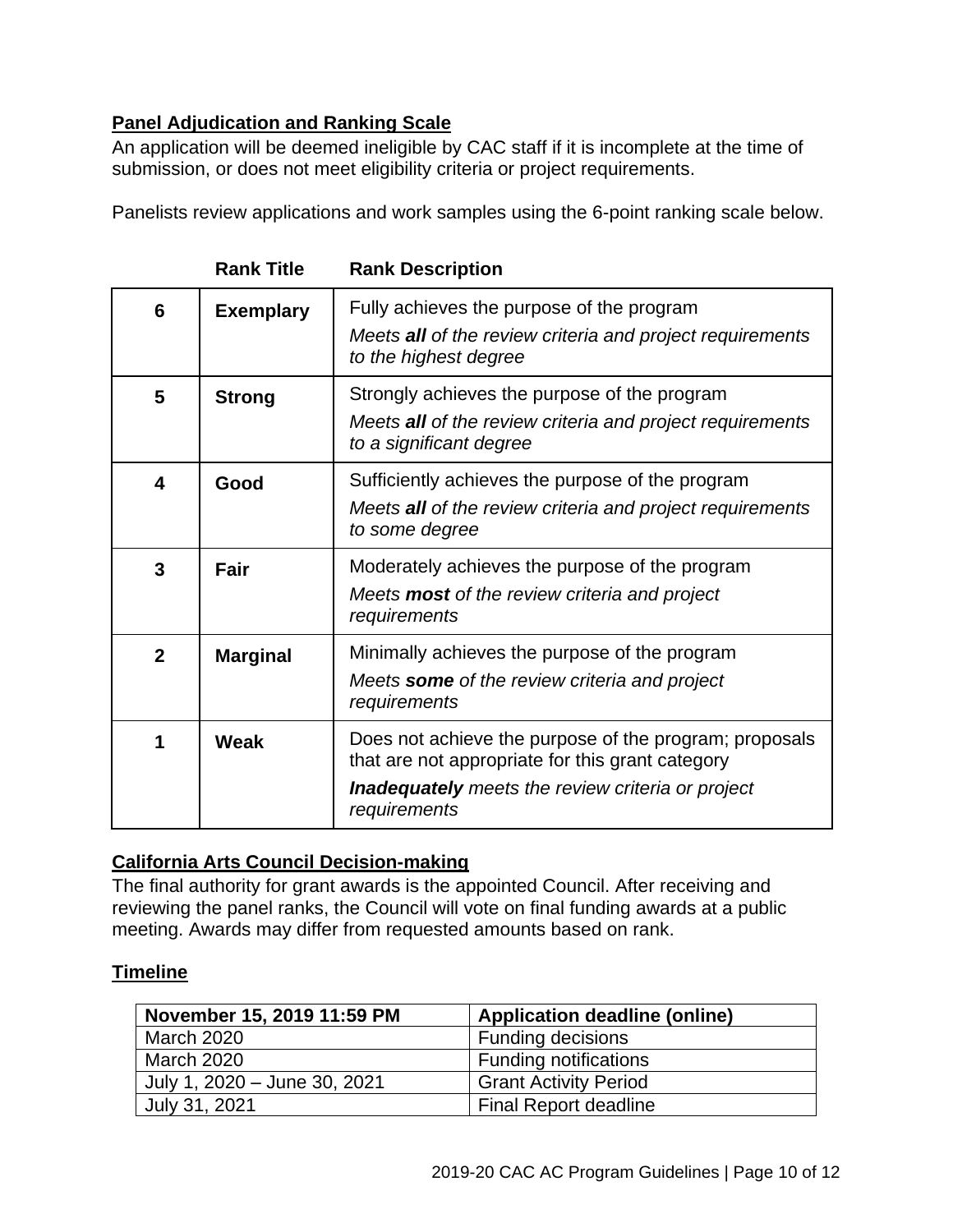#### **Grantee Requirements**

Grantees must comply with all requirements as stipulated in the grant agreement, including, but not limited to the following:

- Grantees are required to carry out activities consistent with the original proposal summary statement and the intent of the application as approved for funding, including in instances where the grant award may be less that the original request amount.
- Changes to funded activities must be proposed in advance and would require prior written approval from CAC staff. Requests for changes are considered on a case-by-case basis; approval is not guaranteed.
- To better inform our elected representatives as to the value of the arts and the use of state funds, grantees are required to include—with the approved grant agreement—copies of signed letters sent to the Governor and state Senate and Assembly representatives thanking them for the grant.
- Use the CAC logo on all printed, electronic materials and websites (programs, catalogs, postcards, posters, newsletters, leaflets, publications, etc.) that specifically reference this grant.
- Credit the CAC on all printed and electronic materials: *"This activity is funded in part by the California Arts Council, a state agency."*
- Provide a report summarizing grant-funded activities and accomplishments at the end of the Grant Activity Period.

#### **California Model Agreement (AB20) and Indirect Costs**

In order to comply with AB20 requirements, University of California and California State University grantees are required to secure an indirect cost waiver from The Regents of the University of California or The Trustees of the California State University.

#### **Appeal Process**

Appeals to CAC funding decisions must be submitted on an official Appeal Form, available from the CAC, and postmarked within 45 days of the decision. Appeals are granted only on the following grounds:

1. Panel's assessment was based on a misstatement of factual information as contained in the application such that it negatively influenced the panel's recommendation; and/or

2. Incorrect processing of the required application material such that it negatively influenced the panel's assessment of the applicant's request for funding.

<span id="page-10-0"></span>**Note:** Dissatisfaction with award denial or with award amount is not grounds for appeal.